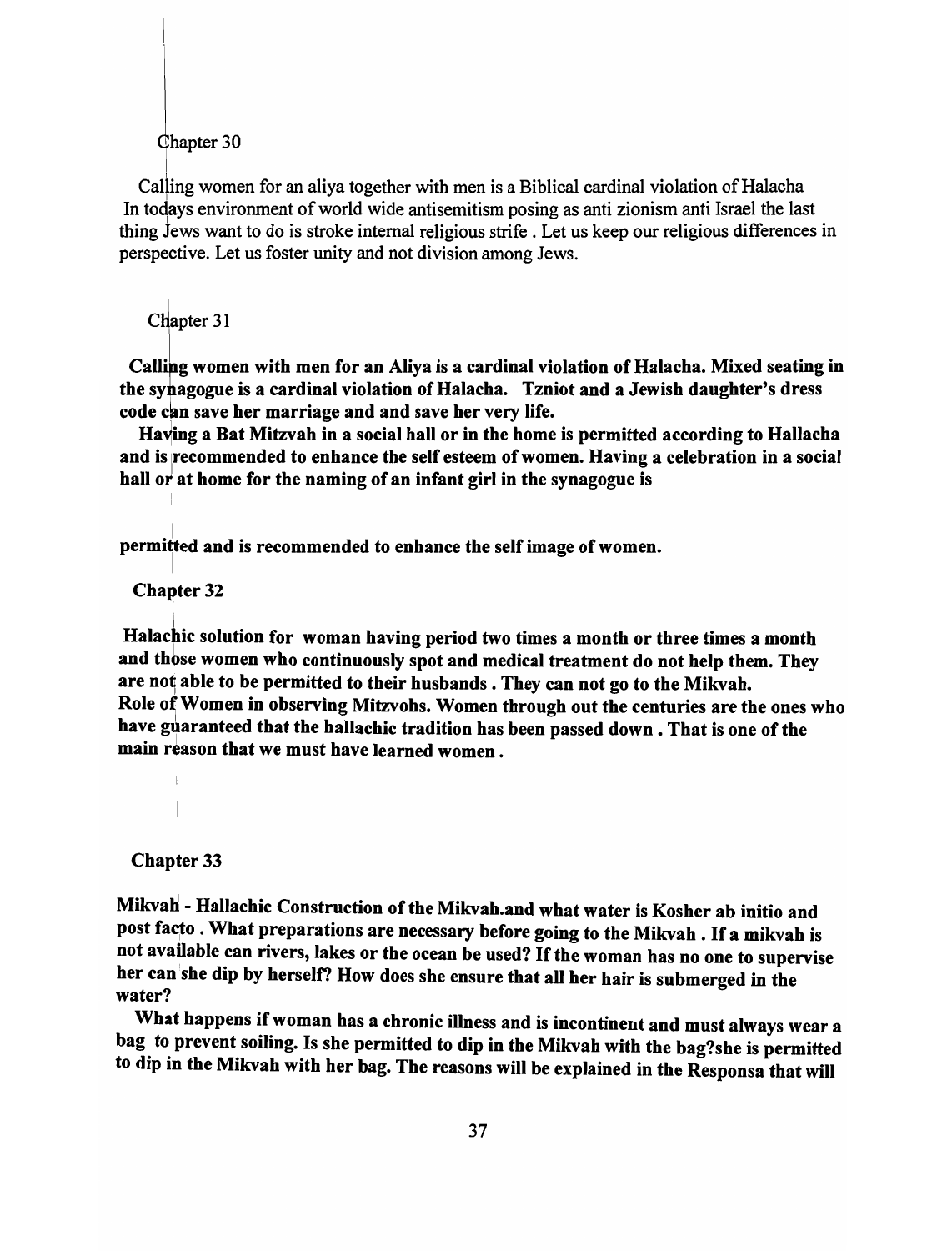be typed. [Handwritten Orech Chaim Yoreh Dayoh pages 241-242]

Chapter 34

Authenticity of Jewish Law

chapter 35

Removing the stigma of Mamzarut. Woman claims she gave birth to her child without ever receiving a Get.

Chapter 36

Both spouses accuse each other of infidelity and admit that they were unfaithful. The husband refuses to give his wife a Get, claiming he wants her back. The wife refuses to return. What Halachic authorities exist to annul the marriage? [needs to be typed]

Chapter 37

The use of electricity is strictly forbidden on holidays and certainly on the the Shabbot that the prohibition is more serious. | Handwritten Orech Chaim II-Chapter 1 pages 14-29J

However, what is the Hallacha of using elevators and other electrical appliances on Sabbath and Yom Tov -during holidays -in case of emergency situations. One must not live in a building that he will have to ride in an elevator on Shabbot or holidays. What if one had no choice. It is dangerous to walk the steps? [Handwritten Orech Chaim II -Chapter 6- pages 93-115)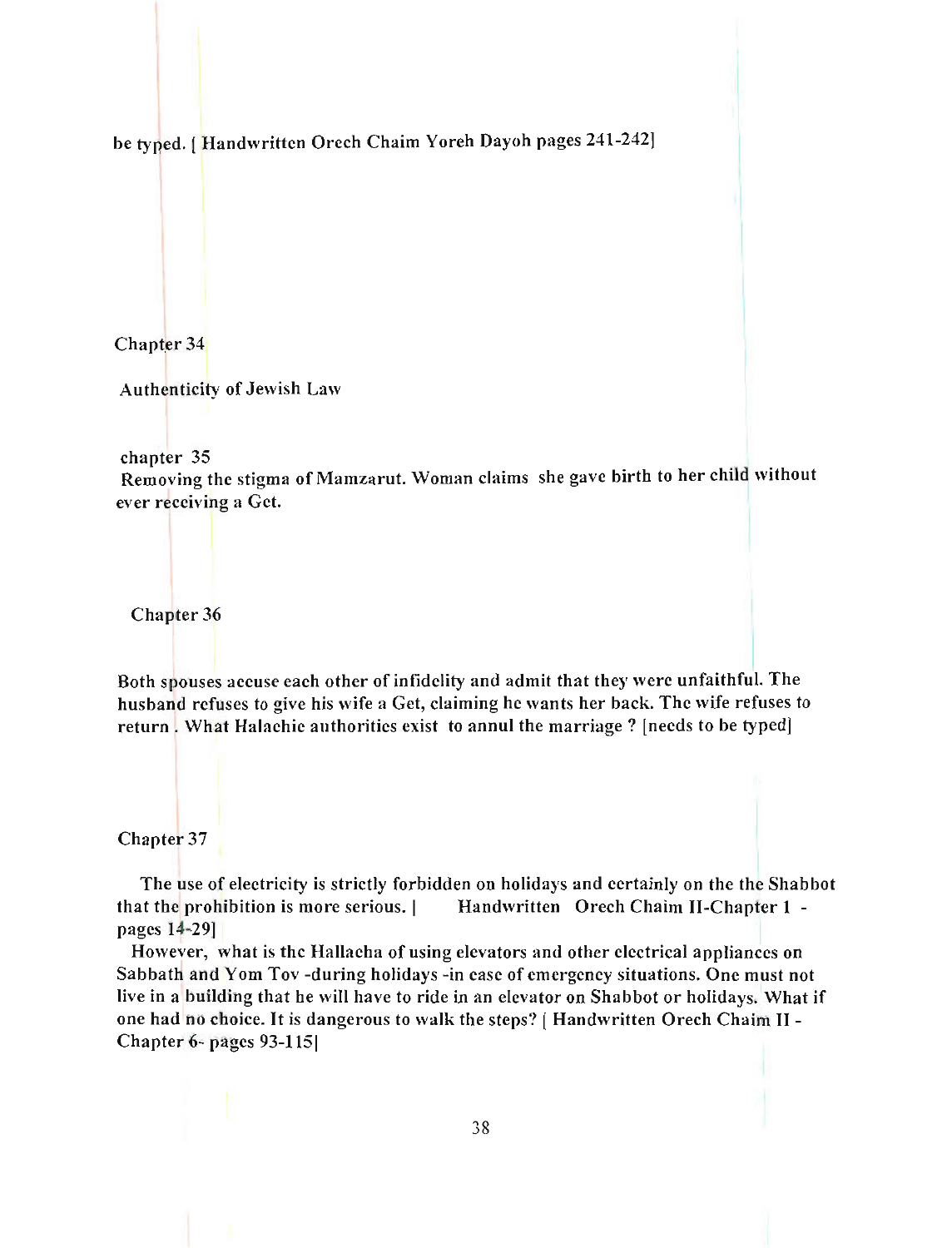What if one is in the hospital on Shabbot or Holiday. One must summon the nurse can one use the beeper. [Handwritten Orech Chaim II Chapter 6- pages 114-115]

One is in a hotel and there is only a magnetic -electrical key to open the door. What is one to do? How can they carry the magnetic -electric key when there is no Erev? How can one carry a passport or valuables when there is no Erev and there is no Safe deposit box? (Handwritten Orech Chaim Chapter 3- pages 69-115] Can a young mother use a carriage on Shabbot when there is no Erev. If she is to remain imprisoned in her home every Shabbot because of her babies she will go out of her mind[ Handwritten Orech Chaim II Chapter 10- pages 136-197]. An Erev can be constructed only by a Rabbi who has mastered and observes the four parts of the Shulchan Aruch. What are the fundamental requirements of an Erev? [ [Handwritten Orech Chaim II pages Chapter 11pages 198-216]

One is a cripple and can not walk. Is one allowed to operate an electrical motor chair on Shabbot and holidays? The chair operates on electricity only, not on gas or gas plus electrieity. [ Handwritten Orech Chaim II Chapter 4- pages 116-117]

The sewer over flows on Shabbot or Holidays. The house is flooded with sewage. There is no one non Jewish who can call the sewer company or a plumber. Can a Jew use the phone to call them? [Handwritten Orech Chaim Chapter 18- II pages 247-264]

The heating system or the boiler breaks down when the weather is below zero. There are invalids and or babies in the house who can become very ill with a life threatening illness L There are no non Jews who can call the plumber or electrician. Can a Jew call the plumber or electrician by using the phone? Similar question but the facts are slightly different. It is a very hot humid day and the air conditioner breaks down. [Handwitten Orech Chaim II pages Chapter 6-93-115; Chapter 18- pages 247-264]

#### **Chapter 38**

I

Can a physician travel on the Sabbath or holidays to a patient who is critically ill. What is a physician to do when his tour of duty at the hospital ends on the Shabbot. [HandWritten Orech Chaim II Chapter 19-pages 265-292]

# Chapter 39

I

Can a close relative travel on Shabbot to ensure that his relative who is critically ill receives the proper medical attention? Can one travel by plane on Shabbot for this purpose? What are the Hallachic ramifications? [ Handwritten Orech Chaim II Chapter 19-pages 265-292]lt is prohibited to travel in an auto to the synagogue on Shabbot and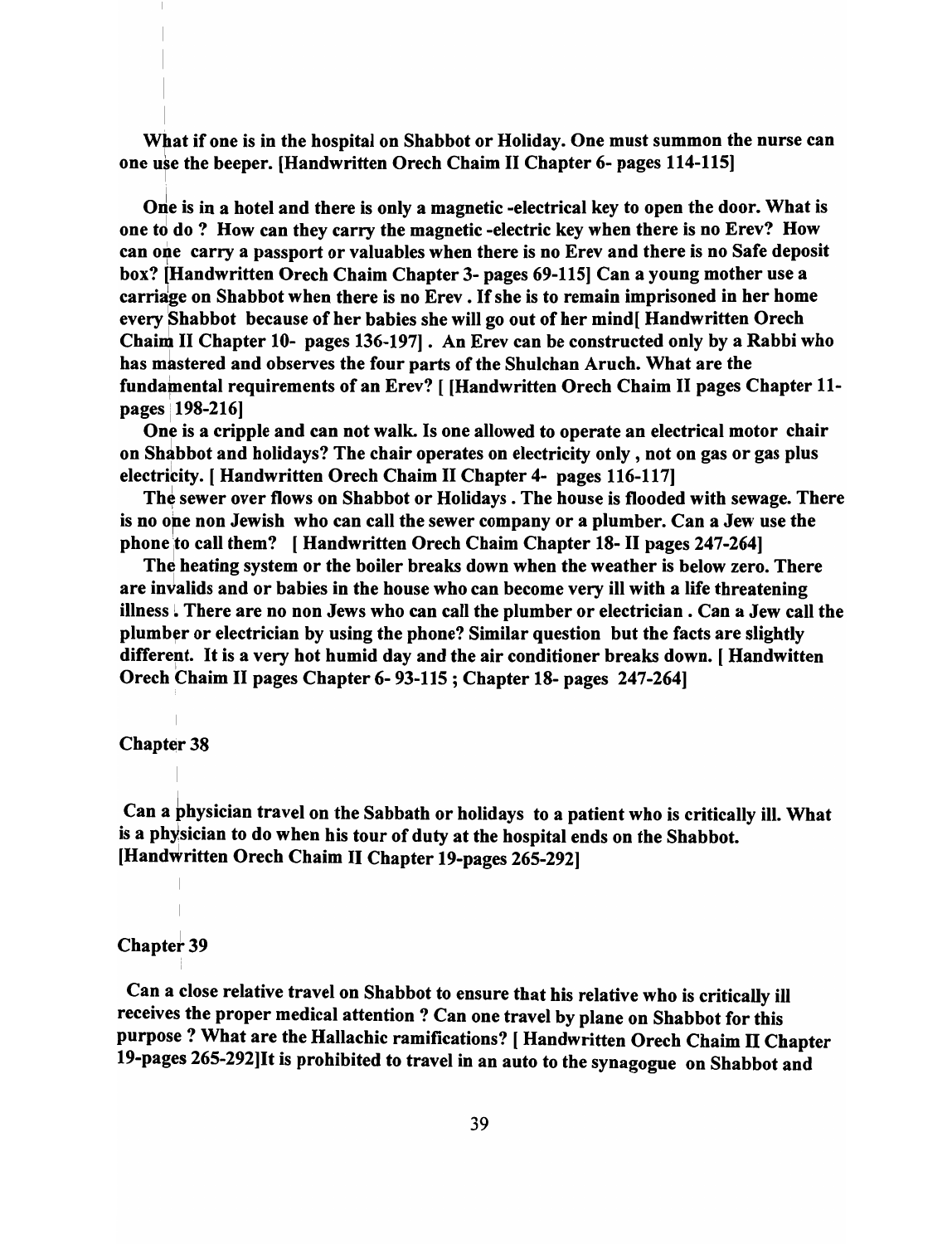holidays, not even Rosh Hashana and Yom Kippur. One should rather pray in their home alone. G-d is present everywhere. One should have services on weekdays in the synagogue and not violate the laws of Shabbot and holidays. [ Handwritten Orech chaim II Chapter 21-pages 318-323]

# Chapter 40

Can one take medicine on Shabbot and holidays? [ Hand written Orech Chaim II Chapter 4 and 5 pages  $84-92$ ]

Can women use makeup on Shabbot and holidays?[ Handwritten Orech Chaim II Chapter  $8A -$  pages 118-123]

## I Chapter 41

One must take every precaution not to violate the Sabbath. Traveling in an auto is strictly forbidden on Holidays and certainly on the Sabbath that the violation is much more serious. What if one nevertheless, finds himself on the highway Friday evening and he can not reach his destination without violating the Sabbath what is he to do? Would he leave the car and walk could place his life in jeopardy. Hand written Orech Chaim II Chapter 2- pages 30-68]

#### Chapter 42

A nursing home, hospital, very large restaurant or an organization like the army that prepares kosher and non kosher food and cooks by using steam piped into pipes that end up in a kosher or not kosher kitchen that the food is cooked. Can such kosher food be eaten? How can this heating system be made kosher for use for Passover? Hanwritten Orech Chaim Yoreh Dayoh II Chapter 22 pages 324-339]

Can expensive china that was used with non Kosher food be koshered ? Can pots, pans,and silver wear used for non kosher food be koshered? [Handwritten Orech Chaim Yoreh Dayoh II Chapter 15- pages 234-240] Can a kosher caterer use the china, pots, pans and silver wear in a hotel used for non kosher food and kosher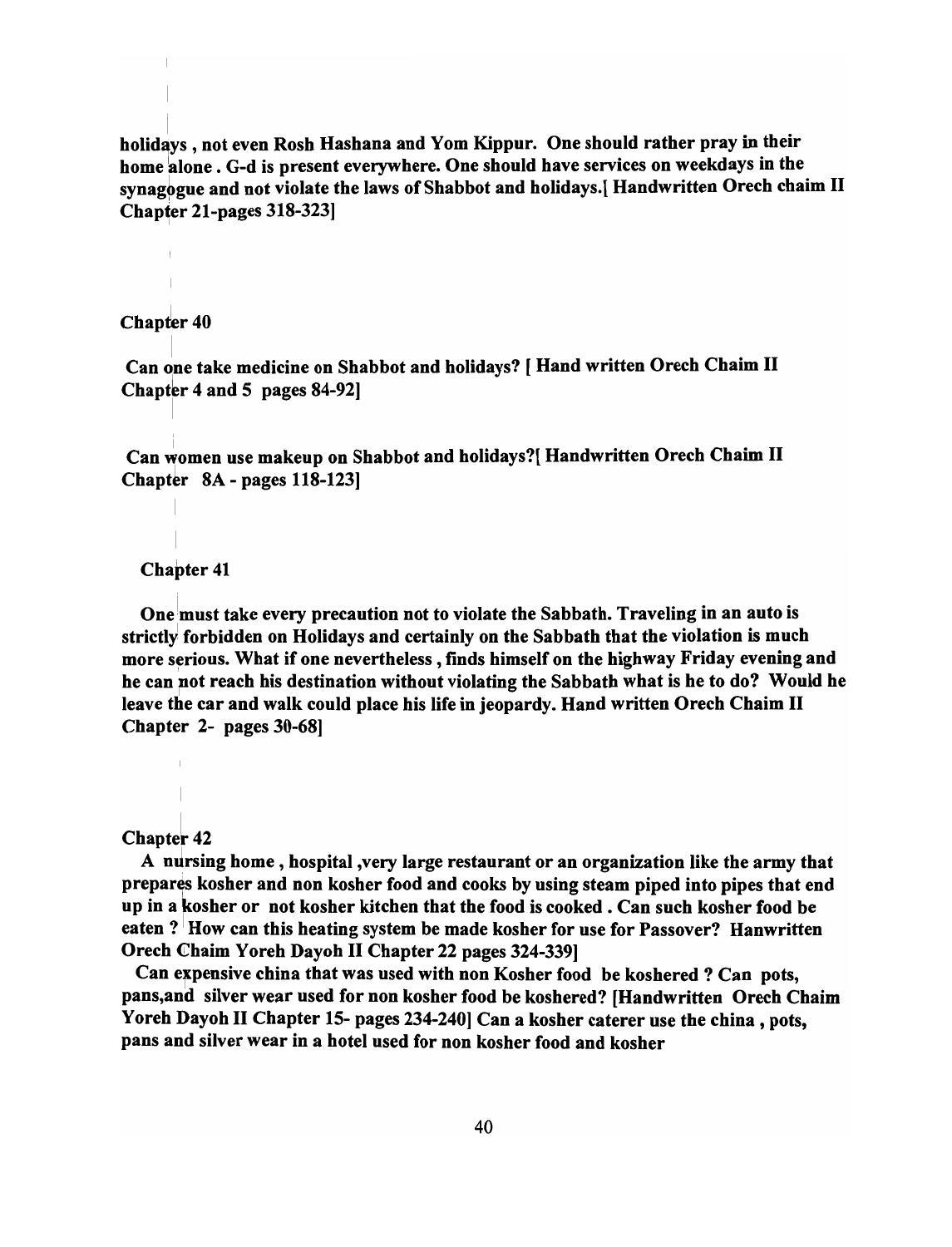them? [ Handwritten Orech Chaim Yoreh Dayoh II Chapter 15 pages 234-240[ ; Chapter 13- 223-225]

Can these items be made kosher for Passover? [Handwritten Orech Chaim Yoreh Dayoh II Chapter 13- pages 223-2251

Can one use an electric clock to turn on an electric oven on Shabbot to heat food or washing machine to wash dishes that will be used later on the Shabbot? [Handwritten Orech Chaim II Chapter 23- pages 340-346]

Chapter 43

Can the same dishwasher be used at separate times for meat and dairy? [ Handwritten Orech Chaim Yoreh Dayoh II Chapter 14- pages 226-233[

## Chapter 44

Can a business that must be open on the Shabbot or Holidays otherwise they will go bankrupt be sold to a non Jew for the Shabbot. It will then be the business of the non Jew. What is the Hallacha if one's partner is a non Jew or non religious Jew who will have the business operate on the Shabbot or holidays?[ Handwritten Orech Chaim II Chapter 20pages 293-317]

Chapter 45

Can a man who has prostate problems and wears a special bag to urinate pray while wearing this bag othenvise he wont be able to pray at all?[ Handwritten Orech Chaim IJ Chapter 17- pages 243-246]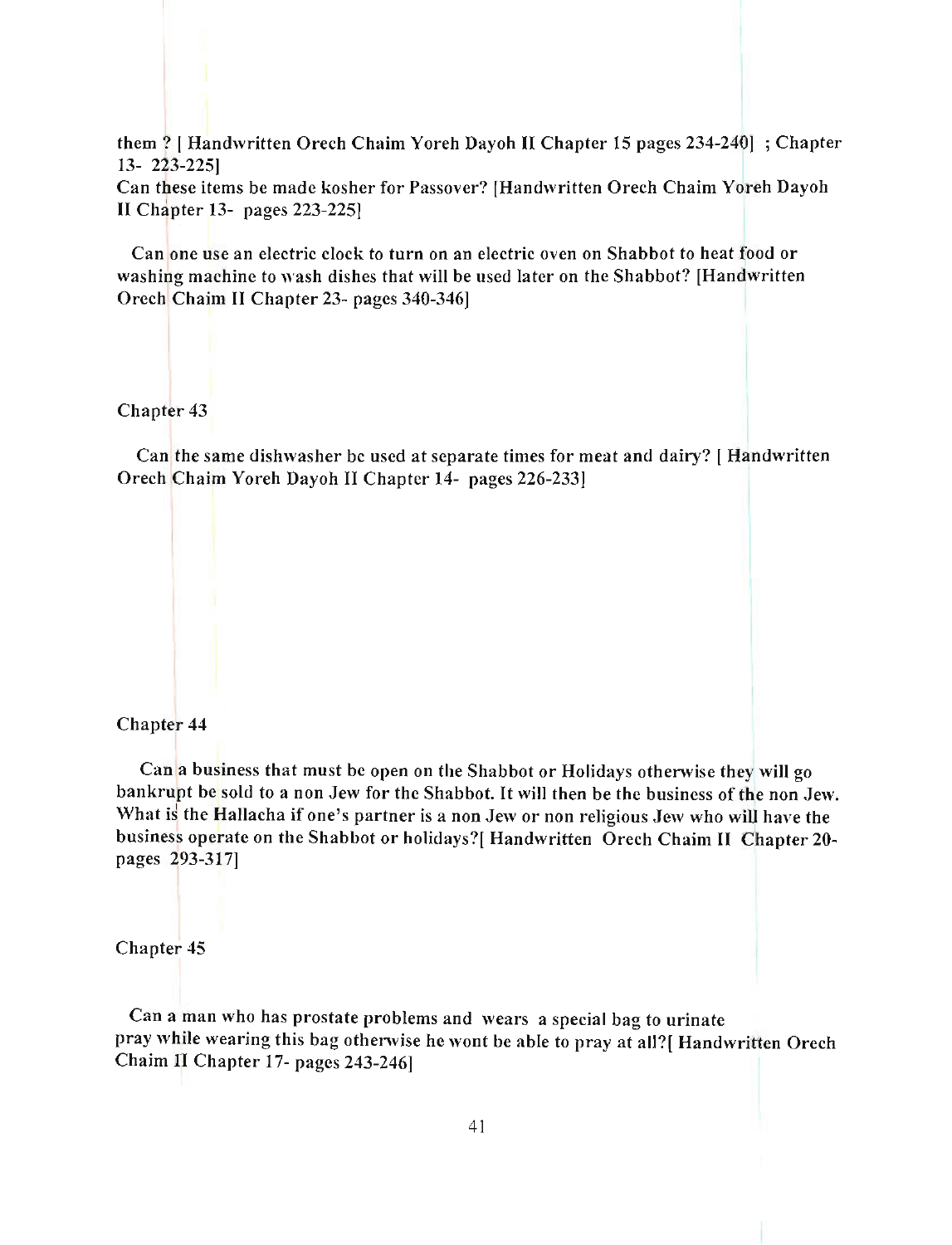Blood spots on eggs which eggs are kosher and which are not '?[ Handwritten Yoreh Dayoh II Chapter 24- pages 347-361]

# Chapter 47

Both spouses accuse each other of infidelity. The wife and husband admit that they were unfaithful. Both spouses, also accuse each other that they were threatened with murder. The wife accuses the husband that he beat her on several occasions. The husband refuses to give the wife a Get unless she modifies the court ordered alimony payments and return to him a portion of the financial settlement she won in court. He really wants her back. The wife refuses to return. What Halachic support can be used to annul the marriage? Is a wife entitled to alimony as a matter of equity even if she does not live with her husband? Does the court disregard the husband's demand that she modify her alimony payments and annul the marriage on the merits?

We will not annul the marriage unless the wife is prepared to attend a Rabbinical trial with ber husband and accept our ruling regarding alimony, child support ,custody and visitation rights. Only when the husband refuses to give a Get then we will annul the marriage after all social and civil court remedies have been exhausted to no avail. [needs to be typed]

# Chapter 48

Wife considers husband immature and refuses to live with him. Wife admits that she has a platonic relationship with a higbschool sweetheart. Her new boyfriend left his wife for this woman and wants to marry her. The husband refuses to give her a Get. He wants her back. She refuses. Can the marriage be annulled? [needs to be typed]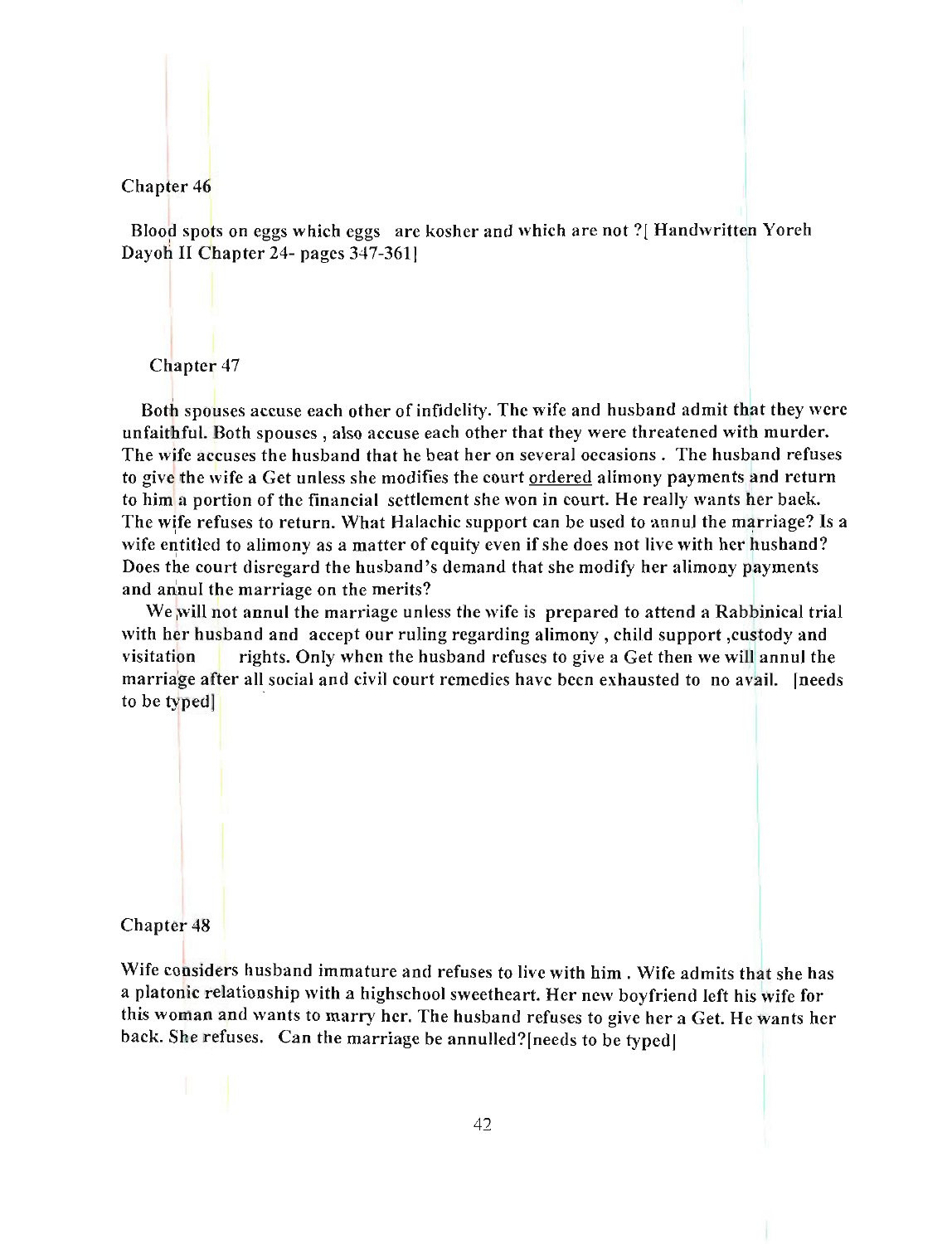The lessons learned from our experiences-

how to save marriages. How to choose the right mate and the right family in order to avoid future divorce. I Handwritten Even Hoezer II Chapter 7 and 8 - pages 71-971 The role of women as human beings, wives, mothers - in the observance of Mitzvohs and Jewish life. The reason for separate roles for men and

women. What roles for women can change and what roles of women are eternally different than men's roles? [needs to be typed]

Chapter 50

Wife sues and wins a civil divorce and is unwilling to accept a Get. What remedies exist to free the husband from the Cherem of Rabenu Gershon prohibiting the husband to marry another wife without first giving his first wife a Get. | Handwritten Even Hoezer II Chapter 5 pages; 45-52;Chapter 9- 98-15 I

Chapter 51

Husband refuses to attend a Rabbinical trial and gives an ultimatum to the wife that unless she agrees to his monetary settlement he will refuse to give her a Get.[Handwritten Even hoezer  $II$  Chapter 11- pages 132-164

## Chapter 52

Must the Rabbinical Court withhold an annulment when the wife wins in civil court a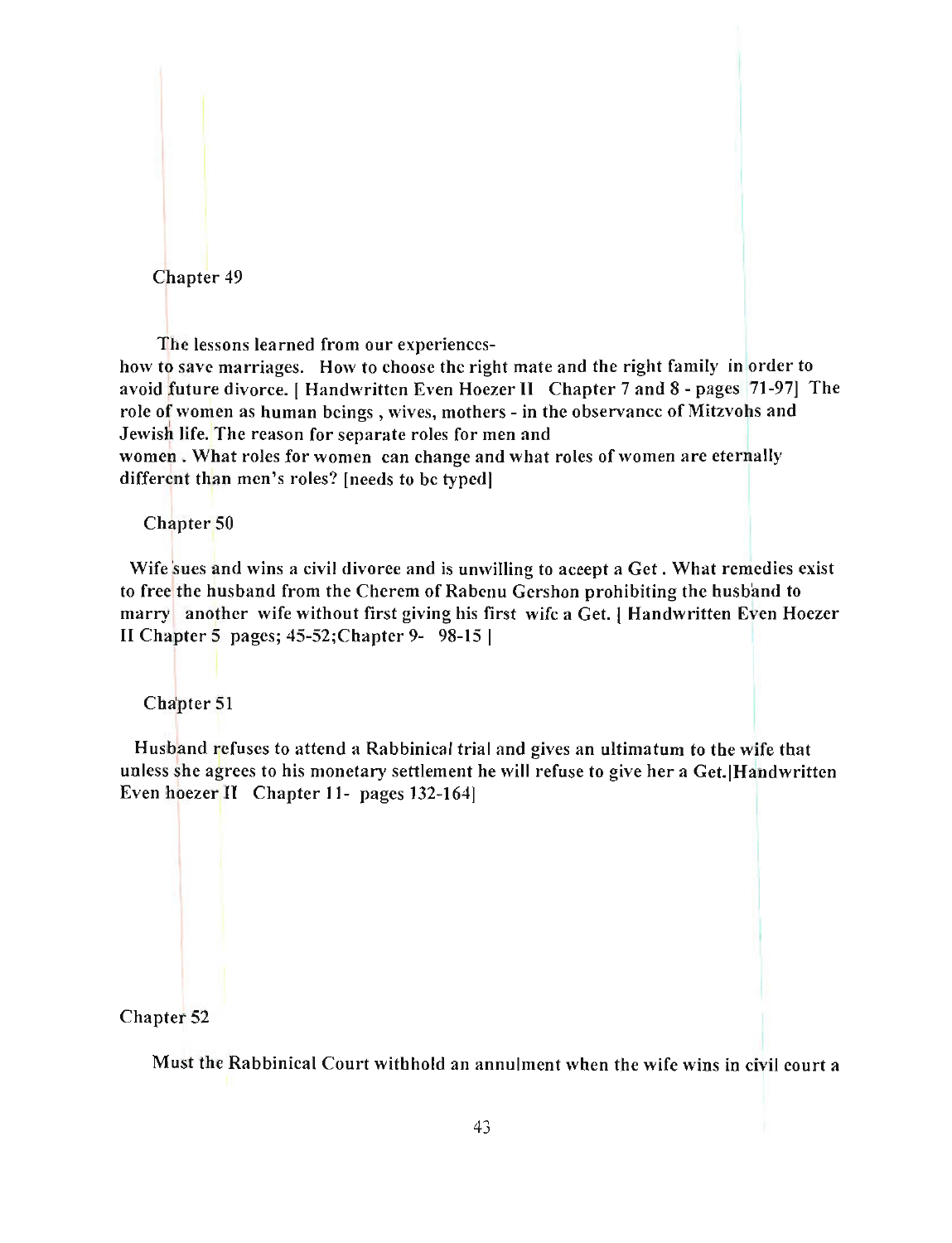settlement for custody, visitation rights and support if the civil court decision violates Torah Law and financially prevents the husband from remarrying because he can not

afford to support two households? The annulment will free the wife while the husband is now the agun -imprisoned. Is the annulment to be made contingent on the wife accepting jurisdiction of the Rabbinical Court on these matters? The wife must accept the jurisdiction of the Rabbinical Court on all family related matters-alimony, child support , custody and visitation rights otherwise we will not proceed further. If the husband refuses to cooperate we will then annul the marriage when all available social and civil court remedies have been tried to no avail. [Handwritten Even Hoezer II; Chapter 1, 2, 3, 4 -pages 1-44; Chapter 6- pages - 53-70] ]

Chapter 53

Alienation of affections grounds for a divorce and annulment. [ Handwitten Even Hoezet II Chapter 10- pages 106-131

**Chapter 54** 

The other side of the coin. Position of Rashbah Kesubos 3a -according to Shita Mekubetzes that when an annulment occurs without any Get or semblance of a Get the woman remains Rabbinically a married woman. . This position is supported by Rav Yitzchko Elchonen Spector in Ein Yitzchok book 2 -#42:3, 13; Rav Eliezer Waldenberg Tzitz Eliezer vol 1 # 26: 1, 2, 3 ; Rav Shlomo Auerbach Minchos Shlomo vol 1 # 76, Rav Eliyohu Henkin Pirusha Ivra # 1,2,3,4,5, pp1-118. RAV MOSHE FEINSTEIN AND RAV BERKOVITZ DISAGREE AND PRODUCE HALLACHIC PROOF . See my book Responsa on Four Parts of the Shulchan Aruch.

IN VIEW OF THE ABOVE I HEREWITH DECLARE THAT ANNULMENTS AS PUBLIC POLICY ARE FORBIDDEN . THE LAWS OF MARRIAGE AND DIVORCE AND THE INTEGRITY OF THE FAMILY AND FAITHFULNESS OF THE SPOUSES TO EACH OTHER WILL BE DESTROYED IF ANNULMENTS BECAME THE STANDARD AND PUBLIC POLICY. We will have to archive the tractates Kedushin Giten Yevomos and Soteh . The Shulchan Aruch Even Hoezer would become history. This was the fear expressed by Rav Solevetchik 50 years ago when this idea was proposed . I agree with Rav Solevetchik.

HOWEVER, IN EMERGENCY SITUATIONS WHEN THE COUPLE HAS FIRST HAD A RABBINICAL TRIAL, THE WIFE AGREES TO ABIDE BY ALL THE STIPULATIONS OF THE RABBINICAL TRIAL, THE HUSBAND, NEVERTHELESS REFUSES TO GIVE A GET IN ACCORDANCE WITH THE VERDICT, ALL POSSIBLE MEANS IN CIVIL LAW AND SOCIAL PRSSURE HAVE BEEN EXHAUSTED TO NO AVAIL, THEN WE WILL GIVE A GET ZIKU AND AN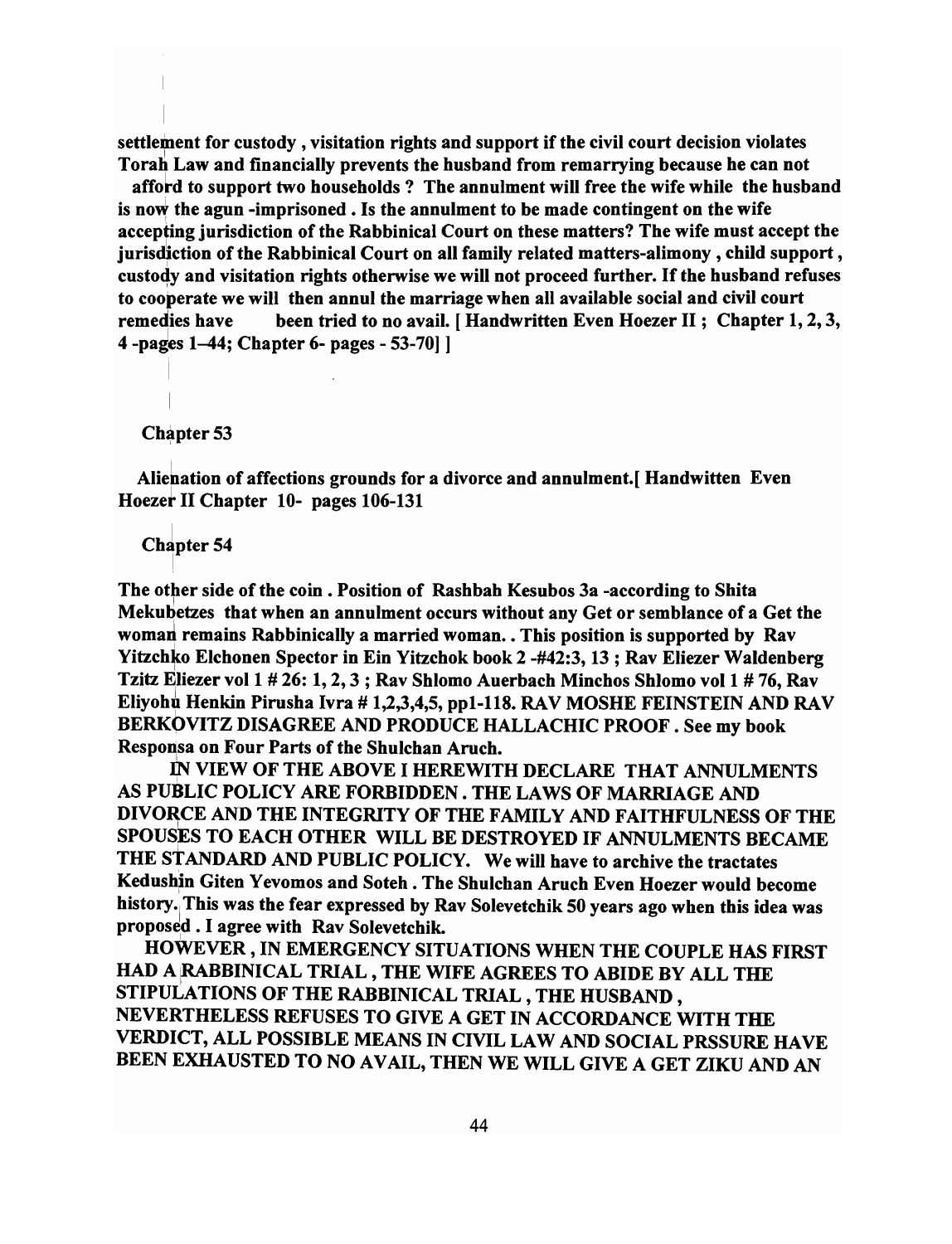ANNULMENT IN ACCORDANCE WITH THE MINORITY OPINION S IN MY **RESPONSA** 

A RABBINICAL COURT is qualified only if it HAS AT LEAST ONE MEMBER WHO HAS MASTERED AND OBSERVES THE FOUR PARTS OF THE SHULCHAN, ARUCH and KNOWS HOW TO OVERCOME THE STUMBLING BLOCK THAT IN ALL ANNULMENTS THE WOMAN REMAINS MARRIED RABBINICALLY OR BIBLICALLY AND THE CHILDREN FROM MAN # 2 ARE MAMZARIM RABBINICALLY OR BIBLICALLY.

I MEET THIS REQUIREMENT I HAVE THE APPROBATION ON MY RESPONAS ON THE FOUR PARTS OF THE SHULCHAN ARUCH FROM RAV PIEKARSKI THE HALLACHIC ADVISOR TO THE LATE LUBAVITZER REBBI. I HAVE MASTERED AND OBSERVE THE FOUR PARTS OF THE SHULCHAN ARUCH. I RELY ON THE RULING OF RAV MOSHE FEINSTEIN AND RAV BERKOVITZ.

HOWEVER MANY ORTHODOX RABBIS WILL NOT ACCEPT ANNULMENTS EVEN IN EMERGENCY SITUATIONS. THEY MAINTAIN THAT THE WOMAN REMAINS MARRIED ,ANY CHILDREN FROM MAN #2 ARE MAMZARIM. RABBINICALLY OR BIBLICALLY.] Handwritten Even Hoezer II Chapter 12 - pages 165-1831

Chapter 55

Rav Henkin's position regarding a conditional marriage and divorce. Rav Henkin withdrew his proposal. Reply to the Hallachic issues and problems raised by Rav Henkin.

WHEN A CONDITIONAL GET IS GIVEN IT MEETS THE OBJECTION OF THE SHITA MEKUBETZES THAT THE AGUNAH AFTER RECEIVING AN ANNULMENT REMAINS MARRIED RABBINICALLY . HOWEVER IF SHE RECEIVES THE CONDITIONAL GET, IT WILL ERASE ANY RABBINICAL RESIDUE OF MARRIAGE. THEREFORE HER CHILDREN FROM MAN #2 ARE NOT MAMZARIM RABBINICALLY. SHE IS FREE.

EVEN WITHOUT A CONDITIONAL MARRIAGE THE STANDARD KSUBAH IS A CONDITIONAL MARRIAGE. I BRING HALLA CHIC PROOF TO THIS EFFECT. HOWEVER MANY ORTHODOX RABBIS WILL NOT ACCEPT BOTH OF THESE RULINGS. THEY WILL MAINTAIN THAT THE WOMAN REMAINS MARRIED RABBINICALLY OR BIBLICALLY AND ANY CHILDREN FROM MAN #2 ARE MAMZARIM RABBINICALLY OR BIBLICALLY. [Handwritten Even Hoezer II Chapter 13- 184-2281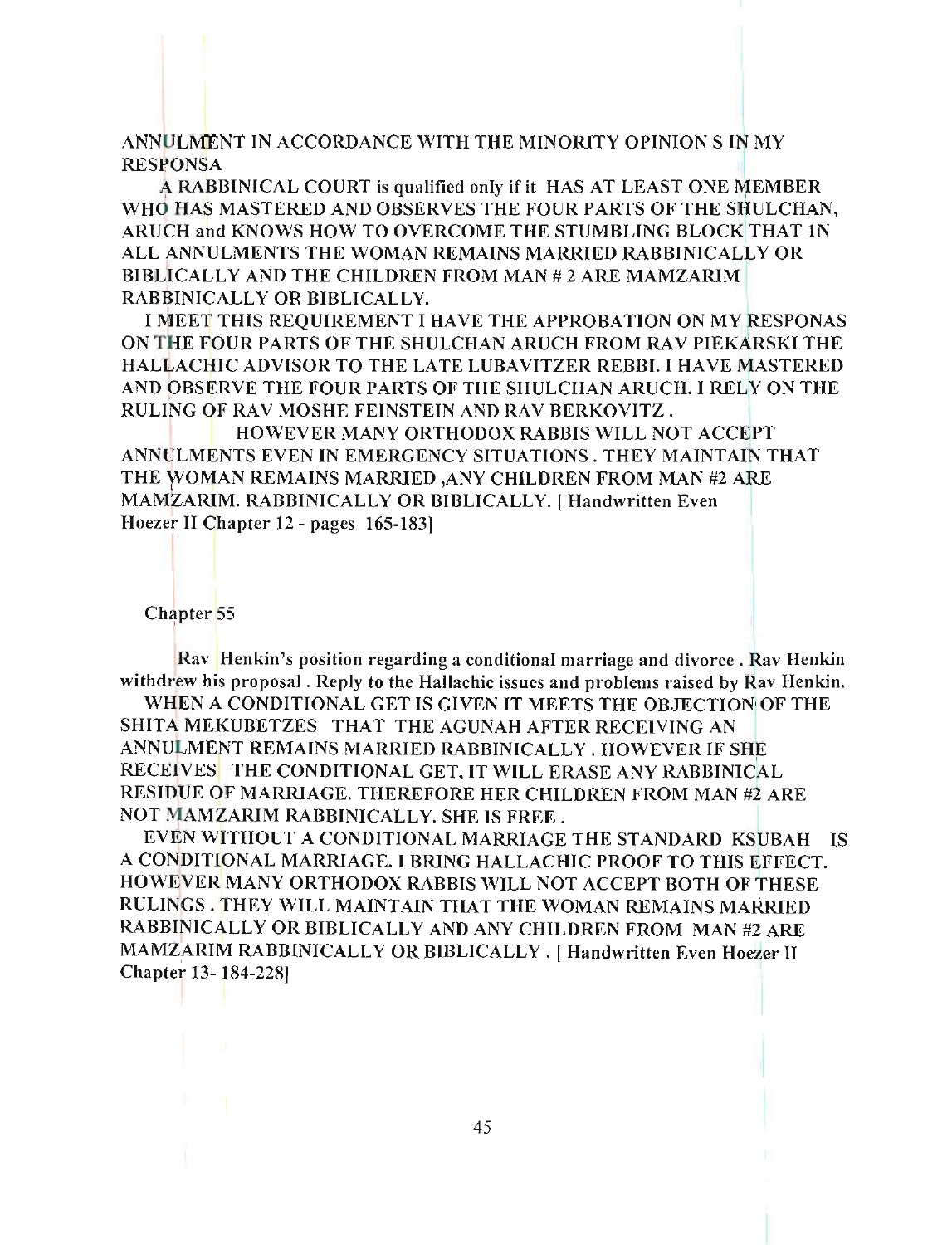Reply to my critics 11] how names in a Get are to be spelled.12] Under what circumstances the agunah is believed without any witnesses or substantiation. See chapter 15 and the table of contents to chapter 15 for an explanation. Our Bet Din always reviews all underlying documentation and other Rabbinical and Civil Court affidavits before we adjudicate any agunah cases. My critic cites the evidence of a reporter that was present at one of our agunah cases the reporter came at the end of the proceedings of our Bet Din and was not present during the time that we reviewed all the documentation. 131 must the agunah leave the marital home immediately upon discovery of a major defect The answer is definitely no.

A letter was mailed to the entire membership of a certain organization bearing the printed names of certain rabbis. and a copy of a Ptur that was intercepted. All the names were encircled -obviously to signal that I had made an error in preparing the Get. This Ptur I issued to a man who divorced his wife and to his wife. Another individual placed into his web page this information that appears in the internet when one types the word agunah. He questions my competence to prepare Jewish divorces since he claims I misspelled the names of the husband and wife. What my critics did not realize is that they bared their ignorance or non observance of the laws of spelling names. Would they have prepared the spelling of the names any differently than I did the Get would have been null and void.

One of the cardinal rules is that the Rabbi must meet the couple and ascertain how the names are pronounced. They are spelled the exact way they are pronounced. They must also ascertain other critical information that must be incorporated. They must know if the couple ever used their Hebrew names. My critics totally ignorant or not caring to observe these laws intercepted the Ptur and were not aware if the Ptur was for a Get when both husband and wife are present or it was for an annulment. Without knowing how the names are pronounced and other vital information -since they never met the concerned parties- theses critics libeled me. In the process they succeeded in publicizing how ignorant or simply do not observe the laws of marriage and divorce as cited in Aruch Hashulchon -Even Hoezer 129:5;129:42; 129:54;129:61; 129:70 129:125;129:129 .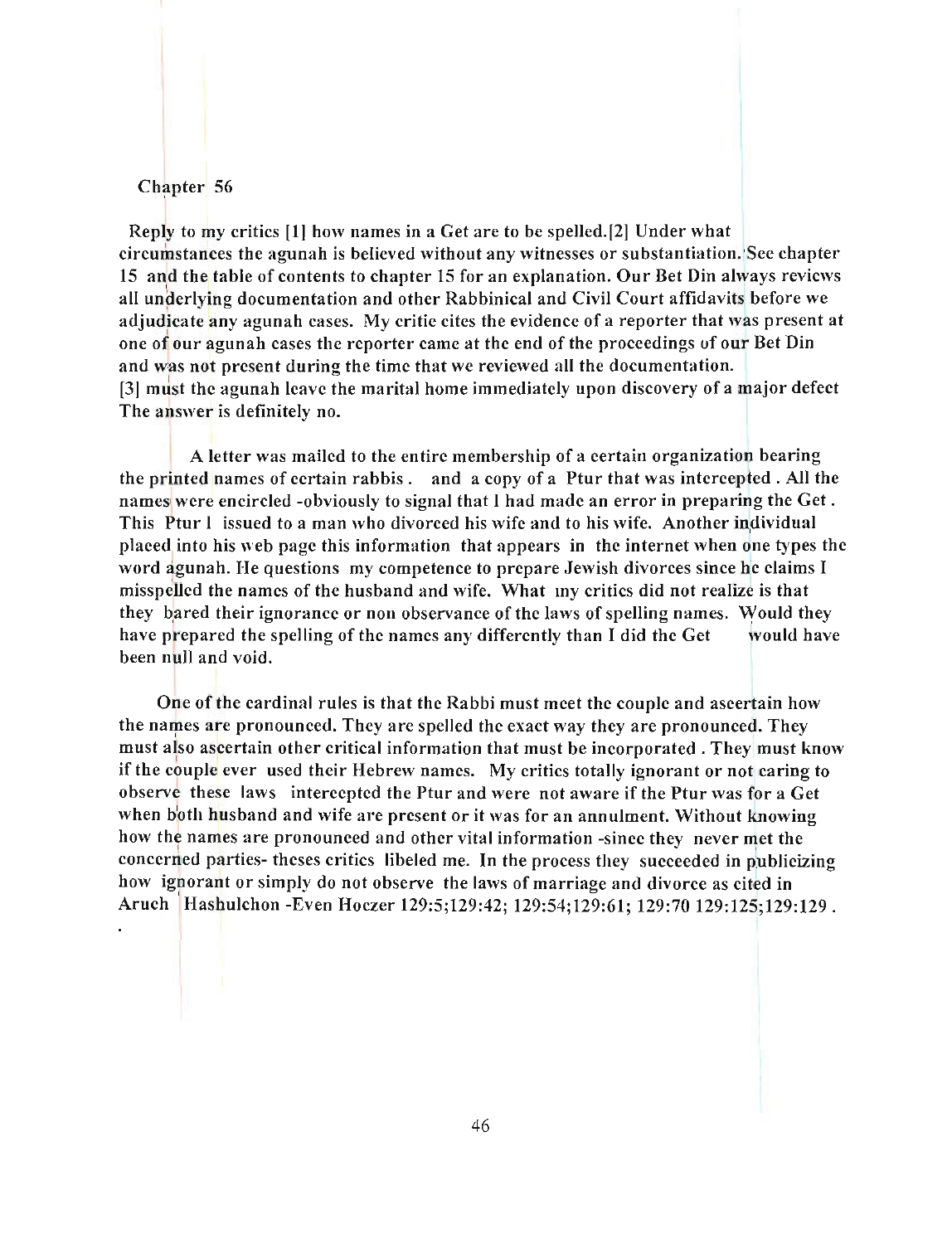All data was changed in order not to reveal the identity of the litigants.

Revealing confidential information documents and work product of another person without authorization.

Violating another persons privacy Violating a copyright or a patent belonging to another or plagiarizing another's writings. causing damage to others, and violating another's privacy and using confidential property without autborization. See Aruch HashuIchon Choshen Mishpot 154:6 ,

154:11 ; 153:1,2,3. See Responsa Mayim Halacha by Rav Yonah Metzger He cites Leket Hakemech #334 and Yoreh Dayoh Kunteros Shanim. He also cites Hokev Lev Yoreh Dayoh #49 of tbe grand larceny violation of Halacha by invading another's privacy and using confidential information without authorization, that is also deemed as larceny. See Aruch HashuIchon Choshen Mishpot 348:1 ; Such individuals are liable for all damages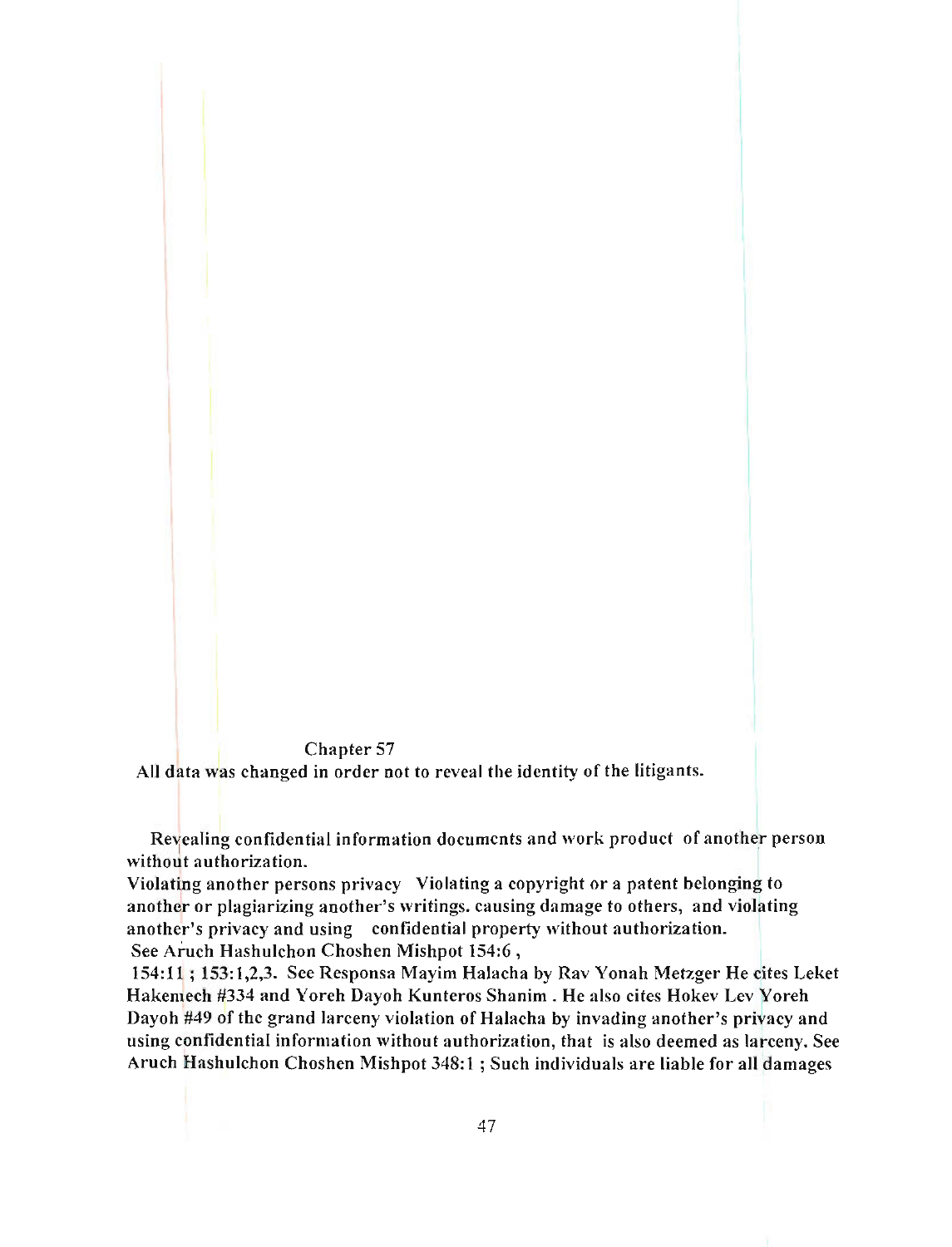Ibid  $348:3$  If one steals in order to hurt another person one is in violation. If one is an accessory or uses the stolen goods of an other person ; or assists directly or indirectly in the invasion of privacy ;using without authorization confidential information; one is in violation of the laws prohibiting slander and libel. One is in violation of Aruch Hashulchon Choshcn Mishpot 348:13,14,15. Both thc original person who commits the larceny or the one who uses the stolen goods or intercepted property can be held accountable. Ibid 348:14;353:5;356:1 ;349:4;359:3 even if someone borrows without permission it is deemed the same as stealing. Certainly if some one uses intercepted property without authorization without permission such an act is considered grand larceny especially whcre the intent is to hurt another person and destroy his credibility. See Ibid 359:8; Talmud Sanchdrin 57A Mishne Lamelech on Rambam Gezailo chapter 1; See my responsa #56 and #57 re this matter. Loshen Horo and Motzei Shom Rah - Speaking evil about other people and speaking and spreading slander and libel falsely of another person has become perfectly legitimate. The books of the Chofetz Chaim -the bal Mishne Brurah- who wrote the classic books Shmiras Haloshon - against slander and libel do not exist. Like the Roman Cicero they believe that when one is ignorant of the laws one should destroy a rival's reputation. Until thc rival is able to fight back you will have won your case. This is an old lawyer's trick. [ Handwritten Even Hoezer Choshen Mishpot II Chapter 17-pages 314-322]

Copyright and patent infringement according to Hallacha- Jewish law.

[ Handwritten Even Hezer Choshen Mishpot II Chapter 18- pages 323 -325 ]

Chapter 58 All data was changed in order not to reveal the identitics of the litigants involved

Can officers of any organization dismiss another member without due process of the laws of the Shulchan Aruch ? If these officers leak confidential and embarrassing information before conducting a trial in accordance with Jewish Law to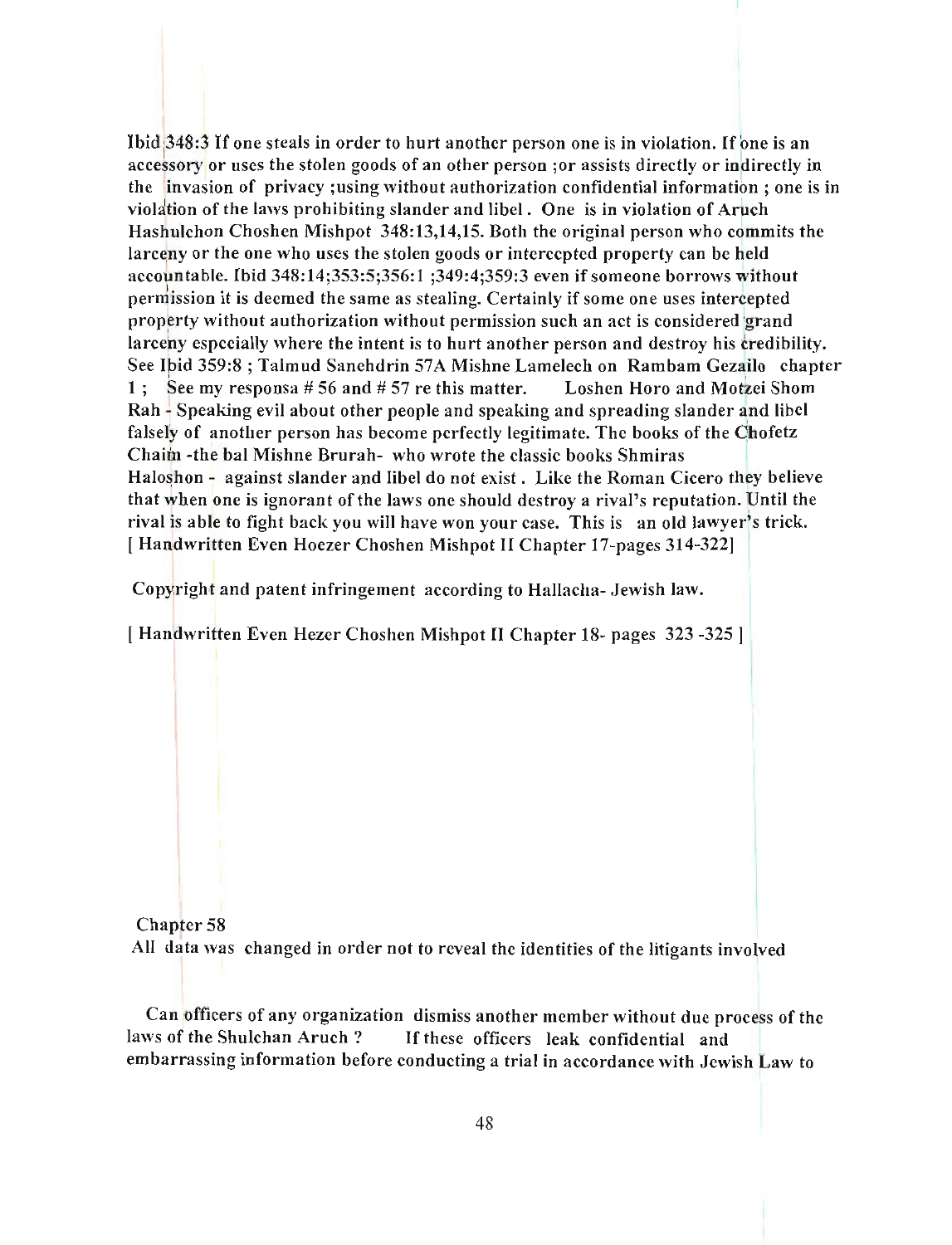ascertain if the charges are true regarding one of their members to mewspapers.

can these officer be sued for slander and libel in a Rabbinical Court and in civil court? Must such officers answer a summons to a Din Tora? What are the Hallachic consequences when they refuse to answer the summons to attend a Rabbinical trial?

Unless the defendant can convince the Rabbinical Court that they will attend another Rabbinical Court mutually acceptable to the plaintiff the Rabbinical Court can invoke the sanctions authorized by Bais Yoseph in Choshen Mishpot 98 and Yorehdayoh 334 citing Riff and Paltoi Goan excommunicating the recalcitrant party after a temporary

excommunication. No one is permitted to talk or have any business with them. They, are not to be counted in a Minyon , can not function as kosher witnesses and certainly not function in any religious capacity as Rabbis or judges in a Rabbinical Court. Only one who observes Hallacha can be a witness or a judge in a Rabbincal Court. See Aruch Hashulchon Chosen Mishpot 100:5; Ramo Choshen Mishpot 28:15; Choshen Mishpot 33;1,2; Even Hoezer 11:4; Yoreh Dayoh 119:14; Yoreh Dayoh 243:6,7.

Hallacha is not a supermarket that one can choose and pick what one will observe.

The same is true in secular professions. One who violates the norms the profession can have his licence revoked. and standards of

## **BACKGROUND**

It must be emphasized that Jewish Law makes provisions for individuals to accept as witnesses individuals who normally would not be deemed competent to testify. This is true dnly when both litigants agree to such an arrangement. Likewise if both litigants agree a trial can be conducted by individuals who otherwise are not deemed competent in accordance with Hallacha. See Choshen Mishpot chapter 22. Likewise the community can legislate and enact that certain witnesses or judges not competent according to

Ifalacha should be considered eligible to be the witnesses or judges. However if one of the litigants argues that the witnesses or the judges have a conflict of interest and are abusing their new status just described to unlawfully injure them then the community is forced to proceed to a regular Rabbinical trial. See Ramo Choshen Mishpot 37:21 Pesach

<sup>I</sup>Hagilyon Ibid Responsa Rav Yaakov Kuli Ezras Noshim #2; Raam Vol 1 end Responsa #12. The unconventional trial can not have greater leniency than a regular trial. In a regular trial if the witnesses or the judge has a conflict of interest such witness or judge is disqualified. See Choshen Mishpot 37:1 ;Aruch Hashulchon Choshen Mishpot 37:1

It is the contention of the member who was expelled that there exists a conflict of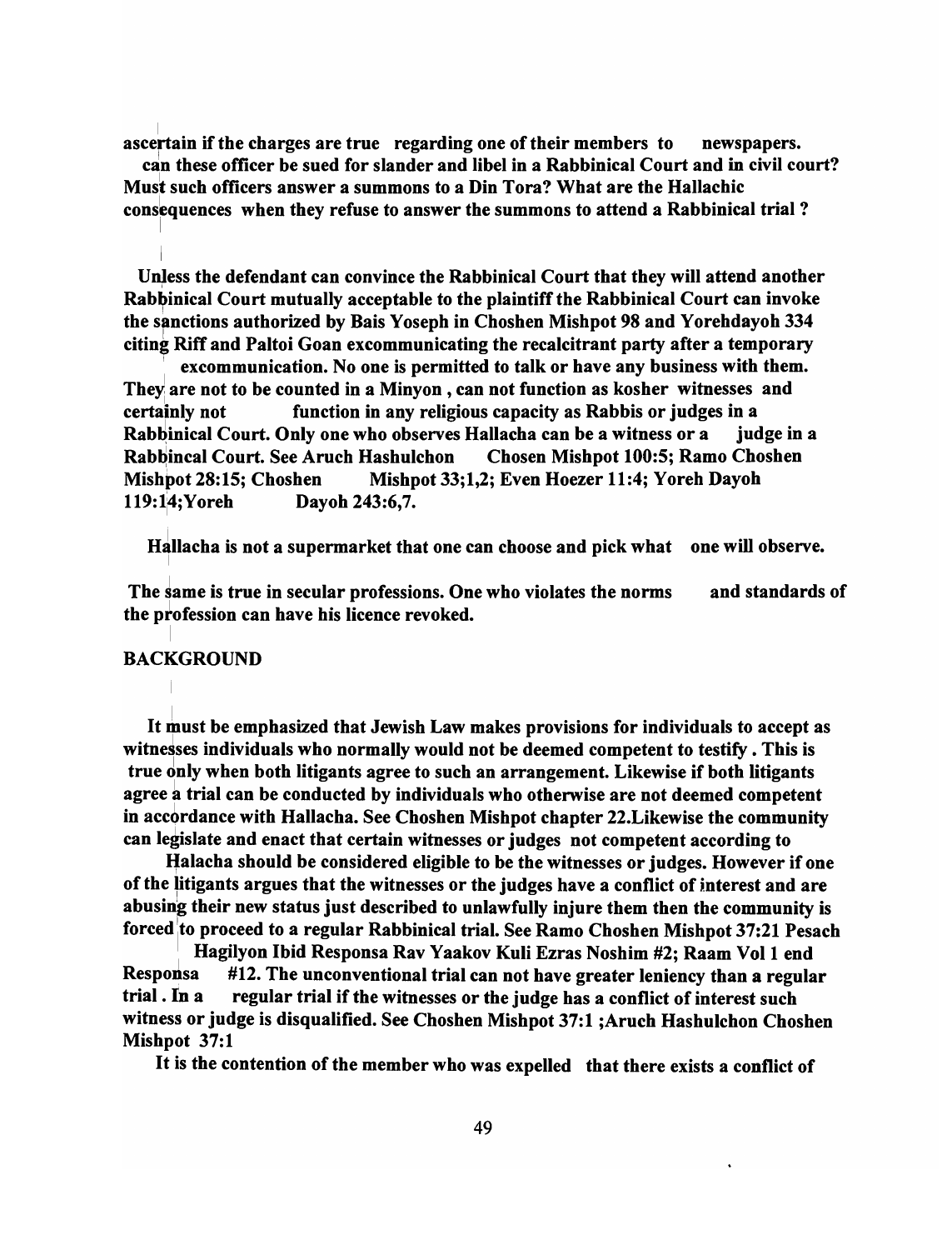interest of many of the individuals who were the judges in his expulsion. He had open confrontations with them on many other issues at other times.

Furthermore this organization does not have the status of a " community ". It is a loose organization of individual members each one having a mind of his own and at no time surrendering their individual personality or degree of religious preferences to a central body of elders. This organization can not as far as Jewish Law enact any laws that will obligate any member. All such by-laws must be approved by ALL the members

Othenvise any member who vetoes these by-laws in not duty bound to obey them.

Even when a secular government enacts laws they must be codified and equally applicable to all residents of the country. Arbitrary rules made up as they go along - at the whim of individuals or groups also known politically as dictatorships, carry zero weight in Jewish Law and do not bind anyone. It is nothing else than brute force and exploiting the weaknesses of individuals who are afraid to challenge and fight them. That is the law that applies to regimes and bodies who control a country without the approval of its citizens. This organization does not control any country and their bylaws -even if they would detail all the procedures - carry no weight as far as Halacha is concerned, unless they arc codified, accepted by every member and every new member signs a statement that he read the by-laws and agrees to be subject to them.

Any organization, medical society, attorney's society or any other professional group that is a private organization or a state licensing group can enact by laws and force its members as a condition of entry to be governed by these rules or else they are denied entry according to Jewish law. This is the thrust of Choshen Mishpot 7 : 11; see Shach Sma Ibid Chapter 22 and 37:20,21 . Sec Shach Ibid However that is not the case with the organization under question. The plaintiff contends that there exists no codified rules. That is very easy to verify. Let the organization produce the code of rules that govern admission and expulsion and let us see if the member who was expelled signed a statement that he accepts to be expelled at the decision of the officials at this organization ;and he agrees to have them publicize his expulsion in the newspapers.

It is obviously true that innocent patients, clients and students must be protected. No professional can be permitted to abuse the confidence the professional won. No professional can exploit this confidence for their own interest or pleasure. If Torah Law does not permit the acceptance of the testimony of a complaining female charging a man with sexual wrongdoing, the Rabbis always made provisions for a restraining order forbidding the man to talk or have any contact with the woman who lodged the complaint. Aruch Hashulchon Even Hoezer 22:4; Otzer Haposhkim Ibid. If he violated this ban he was severely punished. Furthermore, the testimony of women was accepted where there existed circumstantial evidence that what they were charging was true. Aruch Hashulchon Choshen Mishpot 15:3; Aruch Hashulchon Even Hoezer 17:17. But if the accused argued that he wanted an impartial Rabbinical Court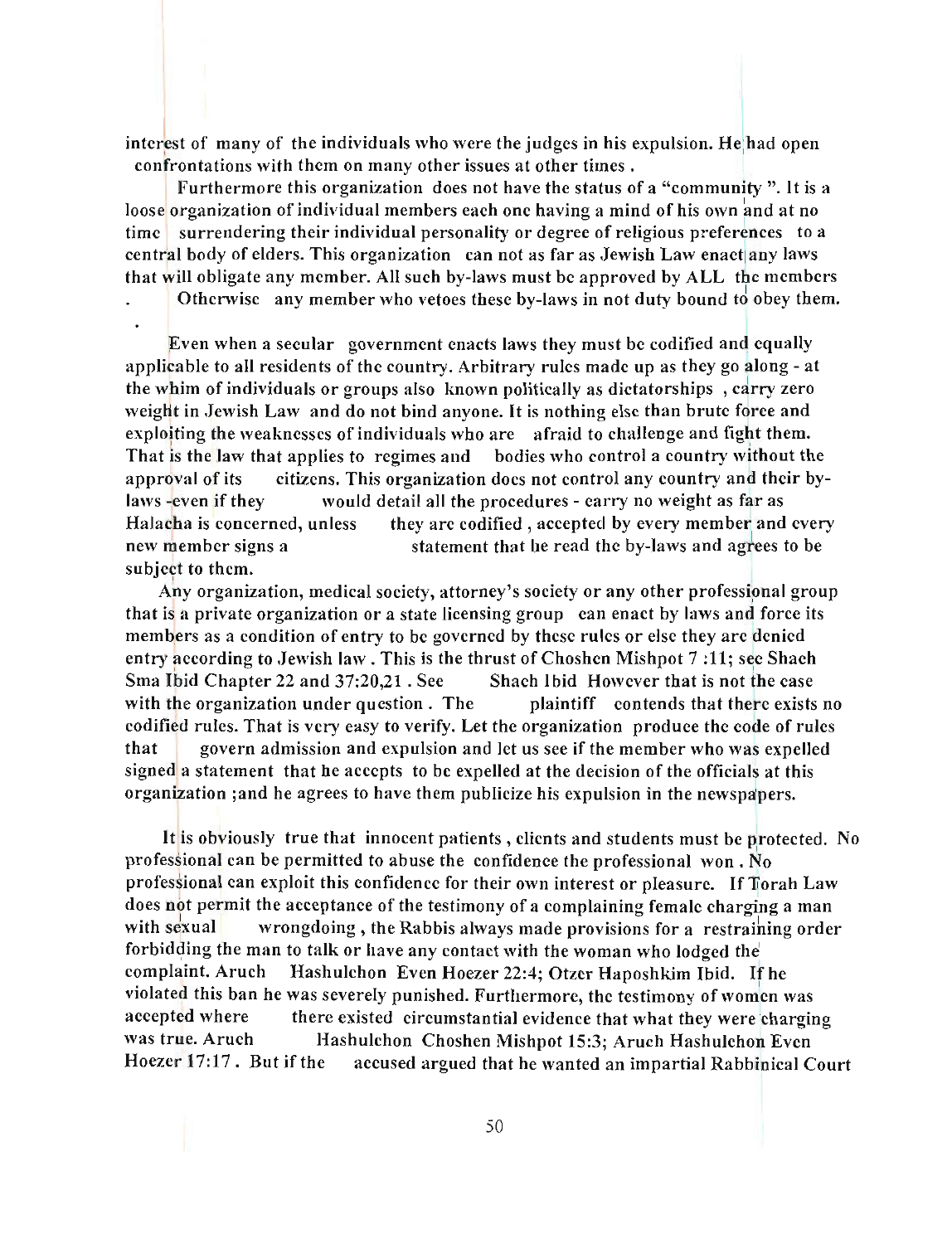to adjudicate the case since the Rabbinical Court who was trying him were his enemies his wish was granted. Choshen Mishpot Ramo 7.:7. Equity is a two way street. There must be safeguards to protect the professionals from concocted charges or a conspiracy. That is why no individual or organization is above the law . Every oneevery private individual or state licensing body is subject to a review from peers or a Bet Din trial or a civil law trial and is subject to the law. EVERYONE IS ACCOUNT ABLE. This is the very issue that this organization was found guilty. They refused to subject their action of expulsion of this member to the scrutiny of an impartial tribunal. IF WHAT THEY SAY IS TRUE THEY SHOULD NOT HESITATE TO DISPLAY ALL THEIR EVIDENCE FOR THE SCRUTINY OF AN IMPARTIAL COURT. See Aruch Hashulchon Choshen Mishpot 75:1.

Jewish Law states that even if one synagogue controls a designated synagogue in a community; if another synagogue exists and the leaders of the second synagogue enact other by-laws the first synagogue can not impose its authority upon the members of the second synagogue in the community. This is even more true when the officers of the first synagogue have a conflict of interests with the party they are accusing. That is the ruling of Ramo Choshen Mishpot 37:21 Pesach Hagilyon ibid ;Rav Yyaakov Ku Ezras Noshim #2;Raam Voll end Responsa #12.

The member who was expelled contends part to frame him on concocted charges. be adjudicated by an impartial tribunal.

that this trial was an attempt on their Certainly a matter of this nature must THIS IS THE ISSUE.

Certainly it is correct that it is theoretically possible according to Jewish Law to have a trial outside of the framework of Halacha -the Beth Din trial. However when this privilege is abused the plaintiff -the member who was expelled has a right of due process in front of an impartial tribunal. This is what the entire issue is about .

DECISION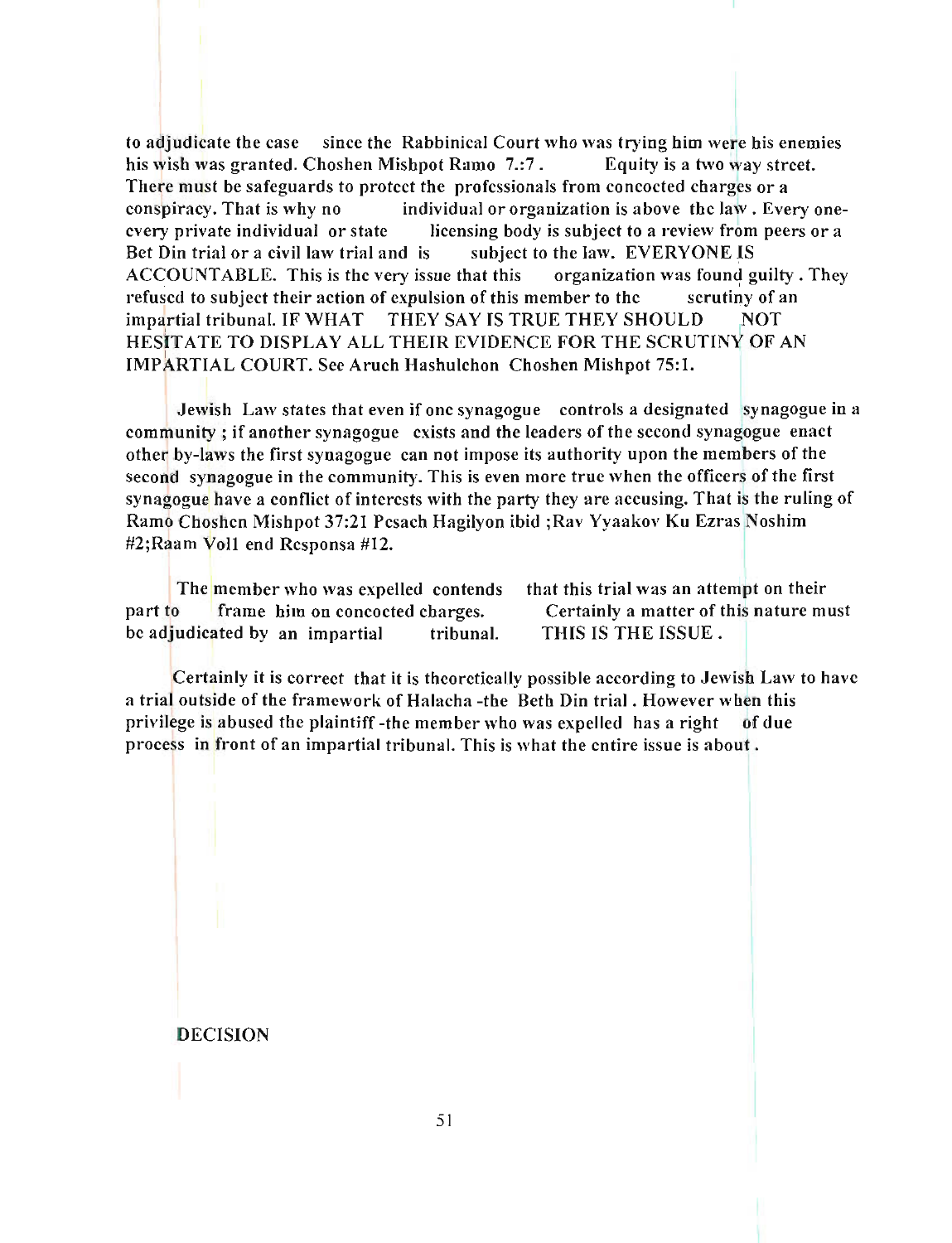What follows is my position in NOT CHOOSE accordance with Jewish Law. ONE CAN

AND PICK WHEN ONE WILL FOLLOW HALACHA. Either you follow haIacha in all matters or else you are in the same category as the non Orthodox who admit that they also have a right to elect which Jewish laws they will follow. What comprises administrative matters in addition to who can be a member?

It is obvious that the officers of this organization also grant themselves a dispensation not only to decide who can or can not be a member according to their own standards not hampered by Halacha ;but also when and to whom they can leak this confidential and embarrassing information to the news papers regardless of any consequences.

One can give the Reform and Conservatives the benefit of the doubt as Taz Yoreh Dayoh 99:8 states that if someone honestly believes that certain laws do not exist he is deemed a shogeg -an unintentional sinner. He is deemed as a tinok shenishba bain hoakum as a child captured and raised among non Jews and does not know any better. This is the position of Rambam Manirim 3:3 . What excuse can these officers of this organization

give? They did not know that what they did is forhidden? Such an excuse does not fly See Rambam Melochim 10:1 states if one claims ignorance to humane laws such as the law against theft, adultery or murder such individual is deemed guilty.. One should have learned

#### Psak Din -Rabbinical Ruling

I declare this member is one million percent exonerated. Every person is considered innocent unless proven guilty. See Magid Mishne on Ramham lsurei Biah 20:5 end; Aruch Hashulchon Choshen Mishpot 34:14. This is especially true with an individual who is a Talmudic scholar. See Igros Moshe Orech Chaim 1-#53 ;Rambam Aidim 1l:3.See Radvaz Ibid- those individuals testifying against this member would first bave to establish that they are competent in accordance to Jewish Law to testify. A Talmudic scholar is presumed competent to testify until proven guilty by the testimony of two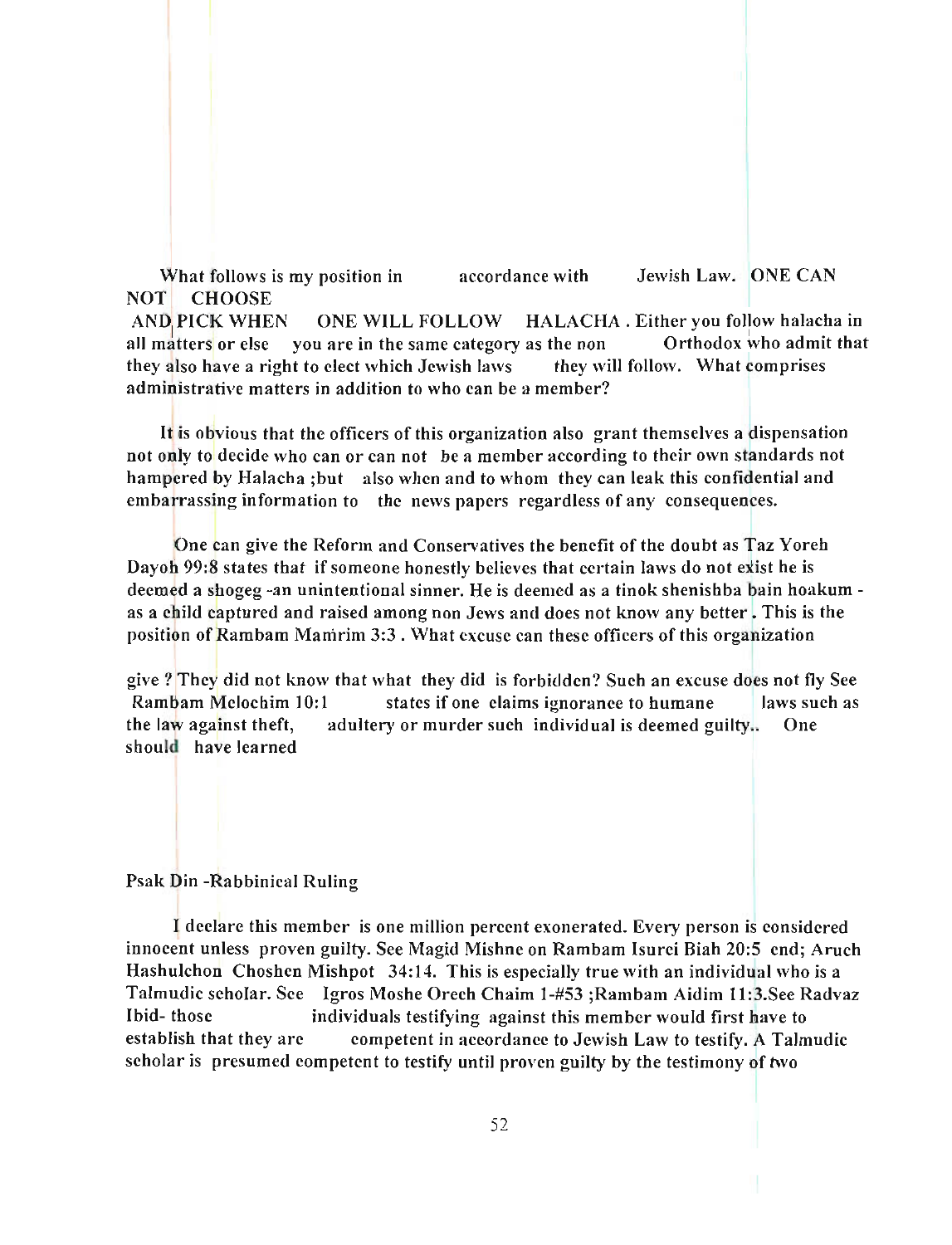comJetent witnesses. Responsa Mahrik 189. Anyone not a Talmudic scholar can not testify until their competence is first established in accordance with Halacha. There does not exist a presumption for one not a Talmudic scholar that he is competent to testify. See Radvaz on Rambam Aidim 11:3. Certainly we do not remove the presumption of innocense from anyone-even one who is not a Talmudic scholar - on non substantiated testimony. The accusing party has the burden of proof. We are not permitted to take any punitive action against the defendant before trial and conviction in accordance with Jewish Law has taken place. The accused has the right to challenge his conviftion • Those who convicted him must prove to an other Rabbinical Court -like the court of the chief rabbi in Israel- the basis and evidence to support their conviction. See Rivosh  $#281.$  See Ramo EvenHoezer 22:2 ;Bais Yosef on Tur even Hoezer 22. Otherwise you would force each person to have video tapes of all their activities 24 hours a day seven days a week  $365$  days a year to prove that they are innocent of wrong doing.

In the case at hand no witnesses ever testified. The officers of the organization who accused him of wrong doing, refused even to release the names of any witnesses, if they even exist?. The officers of this organization claim that would the member attend their non Halachic trial they would let him confront his accusers who are the witnesses. The member was in his right not to attend a non Halachic trial. The burden of proof according to Halacha is on the officers of this organization. See Magid Mishne Rambam Ishurei Biah 20:5 end.

They failed to produce any proof as required by Jewish Law. See Rambam Ishus 24:18 See Bais Shmuel Even Hoezer 22:5;Orech Hashulchon Even Hoezer 4:32, 22:4;Responsa Rivosh #41,42; Rambam Aidim 9:3

Choshe Mishpot 33:3 ; Aruch Hashulchon and Choshen Mishpot 28:22. Choshen Mishpot 33:1.

As a matter of fact they refused to reveal the identities of the individuals who accused and were witnesses against this member as required by Jewish Law. See Orech Hashulchon Choshen Mishpot 28:22.. The member submitted written arguments to this organization. This is sufficient in accordance with Halacha in the particular circumstances. See Orech Hashulchon Choshen Mishpot 28:16.

I find that no evidence exists in accordance with Halacha to substantiate any of the charges. Since no evidence exists it follows that according to Halacha-Jewish law This member was slandered and libeled. This is called motze shem rah. Even if evidence would exist it is strictly forbidden to bad mouth any human. It is called loshen horah -evil speech. The Chofetz Chaim author of the Mishne Bruara on Orech Chaim wrote several books called Shmiras Haloshen -watching ones tongue. Unless it can serve a purpose of saving another human from harm it is strictly forbidden to bad mouth any human. What purpose was served in this instance of leaking derogatory information to newspapers? One can discern